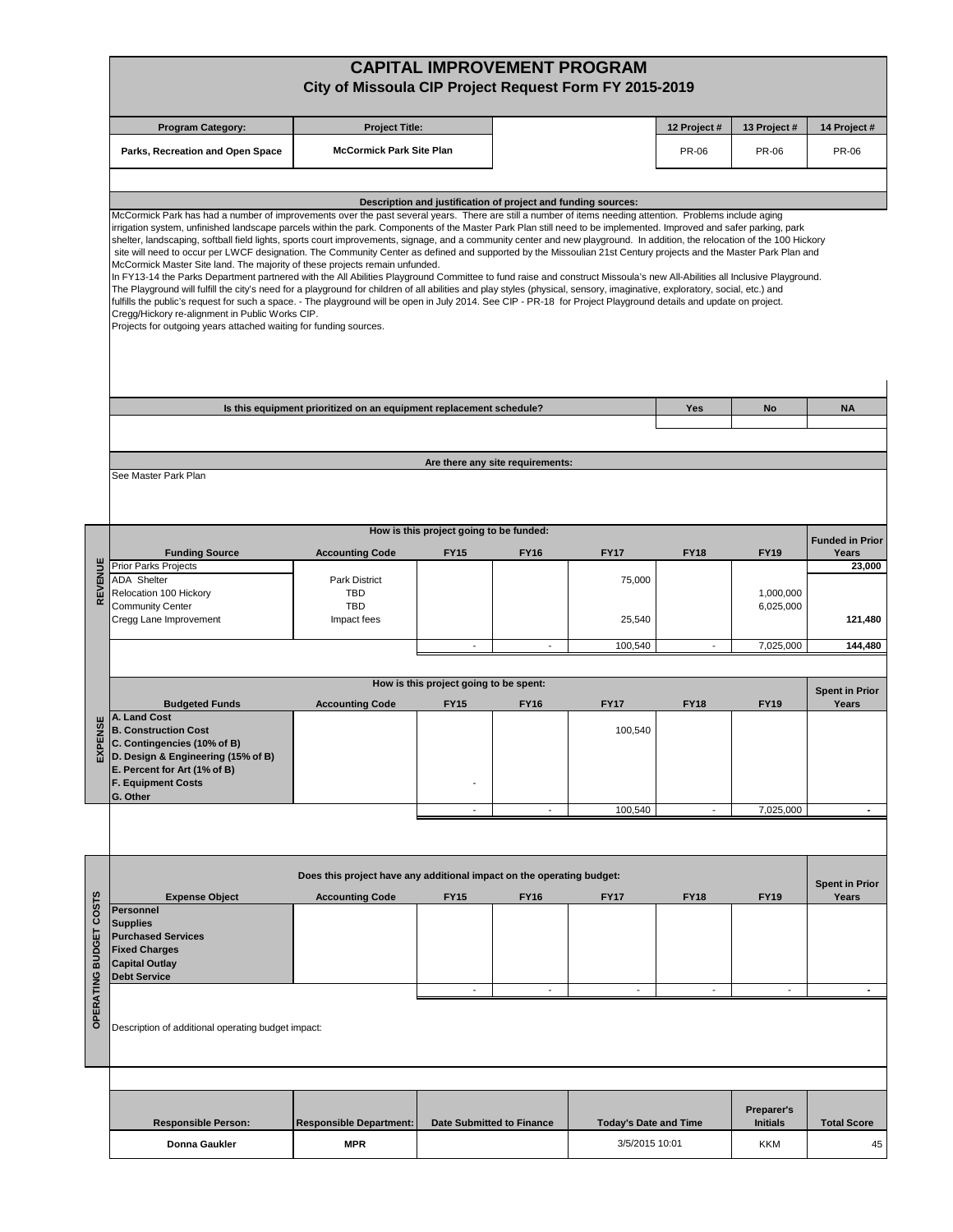| <b>CAPITAL IMPROVEMENT PROGRAM</b>                                                                                                                                                                                                                                                     |                                 |                           |                                                                                                                                                                                                                                                                                               |                |                              |  |  |  |
|----------------------------------------------------------------------------------------------------------------------------------------------------------------------------------------------------------------------------------------------------------------------------------------|---------------------------------|---------------------------|-----------------------------------------------------------------------------------------------------------------------------------------------------------------------------------------------------------------------------------------------------------------------------------------------|----------------|------------------------------|--|--|--|
|                                                                                                                                                                                                                                                                                        |                                 |                           | <b>Project Rating</b><br>(See C.I.P. Instructions For Explanation of Criteria)                                                                                                                                                                                                                |                |                              |  |  |  |
| <b>Program Category:</b>                                                                                                                                                                                                                                                               | <b>Project Title:</b>           |                           |                                                                                                                                                                                                                                                                                               |                | 12 Project #                 |  |  |  |
| Parks, Recreation<br>and Open Space                                                                                                                                                                                                                                                    | <b>McCormick Park Site Plan</b> |                           |                                                                                                                                                                                                                                                                                               |                | <b>PR-06</b>                 |  |  |  |
|                                                                                                                                                                                                                                                                                        | <b>Qualitative Analysis</b>     | Yes                       | No<br><b>Comments</b>                                                                                                                                                                                                                                                                         |                |                              |  |  |  |
| 1. Is the project necessary to meet federal,<br>state, or local legal requirements? This cri-<br>terion includes projects mandated by Court<br>Order to meet requirements of law or other<br>requirements. Of special concern is that the<br>project be accessible to the handicapped. |                                 |                           | x                                                                                                                                                                                                                                                                                             |                |                              |  |  |  |
| 2. Is the project necessary to fulfill a con-<br>tractual requirement? This criterion includes<br>Federal or State grants which require local<br>participation. Indicate the Grant name and<br>number in the comment column.                                                           |                                 |                           | x                                                                                                                                                                                                                                                                                             |                |                              |  |  |  |
| 3. Is this project urgently required? Will de-<br>lay result in curtailment of an essential ser-<br>vice? This statement should be checked<br>"Yes" only if an emergency is clearly indi-<br>cated; otherwise, answer "No". If "Yes",<br>be sure to give full justification.           |                                 |                           | x                                                                                                                                                                                                                                                                                             |                |                              |  |  |  |
| 4. Does the project provide for and/or im-<br>prove public health and/or public safety?<br>This criterion should be answered "No" un-<br>less public health and/or safety can be<br>shown to be an urgent or critical factor.                                                          |                                 |                           | x                                                                                                                                                                                                                                                                                             |                |                              |  |  |  |
| <b>Quantitative Analysis</b>                                                                                                                                                                                                                                                           |                                 | Raw<br>Score<br>Range     | <b>Comments</b>                                                                                                                                                                                                                                                                               | Weight         | <b>Total</b><br><b>Score</b> |  |  |  |
| 5. Does the project result in maximum<br>benefit to the community from the<br>investment dollar?                                                                                                                                                                                       |                                 | $(0-3)$<br>3              | Investment in community center, shelter will add economic value to the Park as well as provide<br>5<br>benefits to the entire community.                                                                                                                                                      |                | 15                           |  |  |  |
| 6. Does the project require speedy<br>implementation in order to assure its<br>maximum effectiveness?                                                                                                                                                                                  |                                 | $(0-3)$<br>$\mathbf{1}$   | Not at this time, but once funding is secured, yes.                                                                                                                                                                                                                                           |                |                              |  |  |  |
| 7. Does the project conserve energy,<br>cultural or natural resources, or reduce<br>pollution?                                                                                                                                                                                         |                                 | $(0-3)$<br>$\sqrt{2}$     | Yes, light project, addition of trails and open space area (old McCormick Pool) encourage active<br>recreation and non motorized use for commuting which help reduce greenhouse gas emissions.                                                                                                |                | 6                            |  |  |  |
| 8. Does the project improve or expand<br>upon essential City services where such<br>services are recognized and accepted as<br>being necessary and effective?                                                                                                                          |                                 | $(0-2)$<br>$\overline{2}$ | Yes, Master Park Plan, along with the 2010 County Survey which indicate Parks, Trails are highly<br>important to Missoula citizens. The survey also indicated playgrounds were among the top 4 used<br>facilities in Missoula. McCormick Park was ranked 2nd in park visitations by citizens. | $\overline{4}$ | 8                            |  |  |  |
| 9. Does the project specifically relate to the<br>City's strategic planning priorities or other<br>plans?                                                                                                                                                                              |                                 | $(0-3)$<br>3              | Further projects complies with and supports the McCormick Park Master Plan and meets our<br>ongoing efforts to comply with, or exceed, the American with Disabilities Act.                                                                                                                    | 4              | 12                           |  |  |  |
|                                                                                                                                                                                                                                                                                        |                                 |                           | <b>Total Score</b>                                                                                                                                                                                                                                                                            |                | 45                           |  |  |  |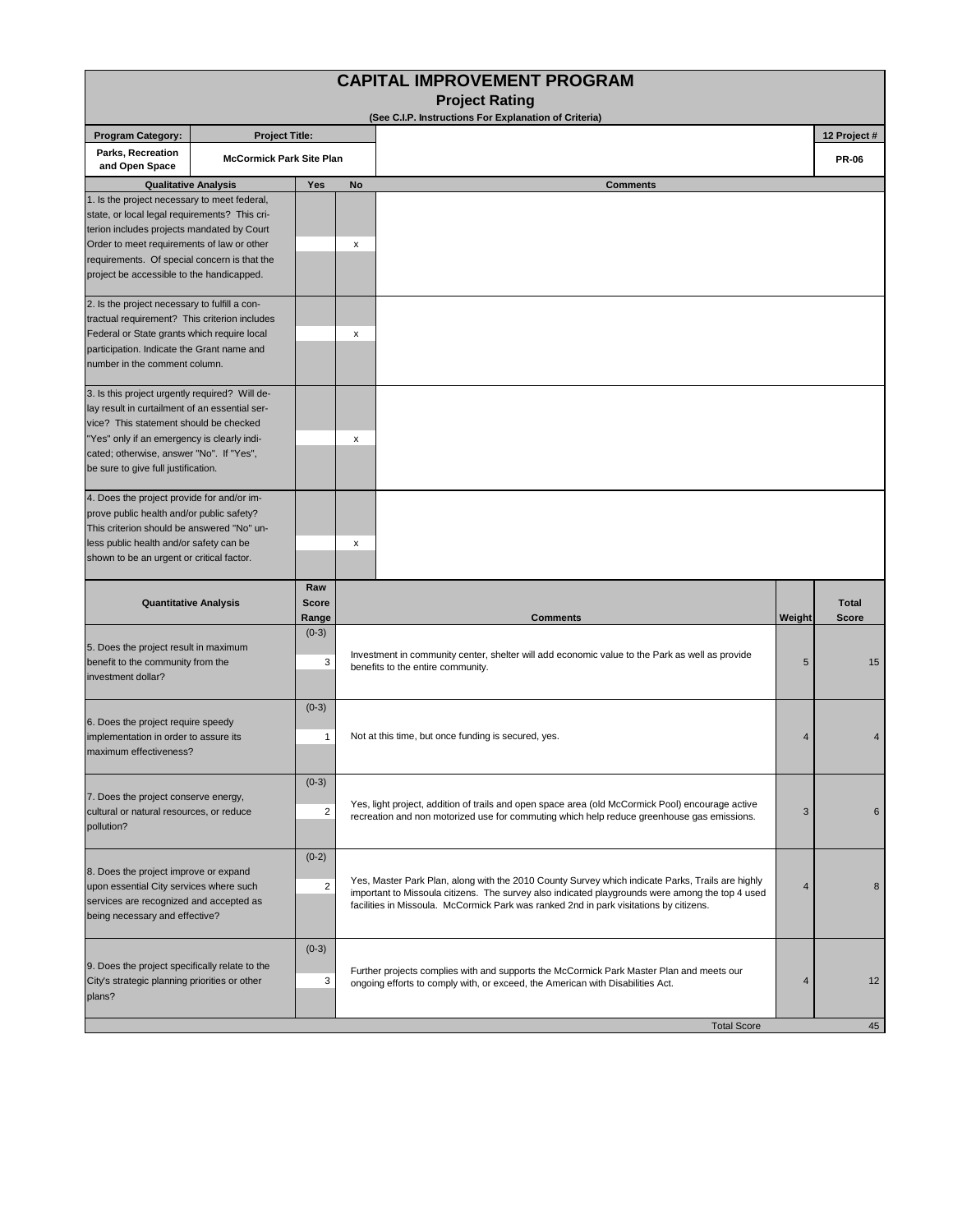